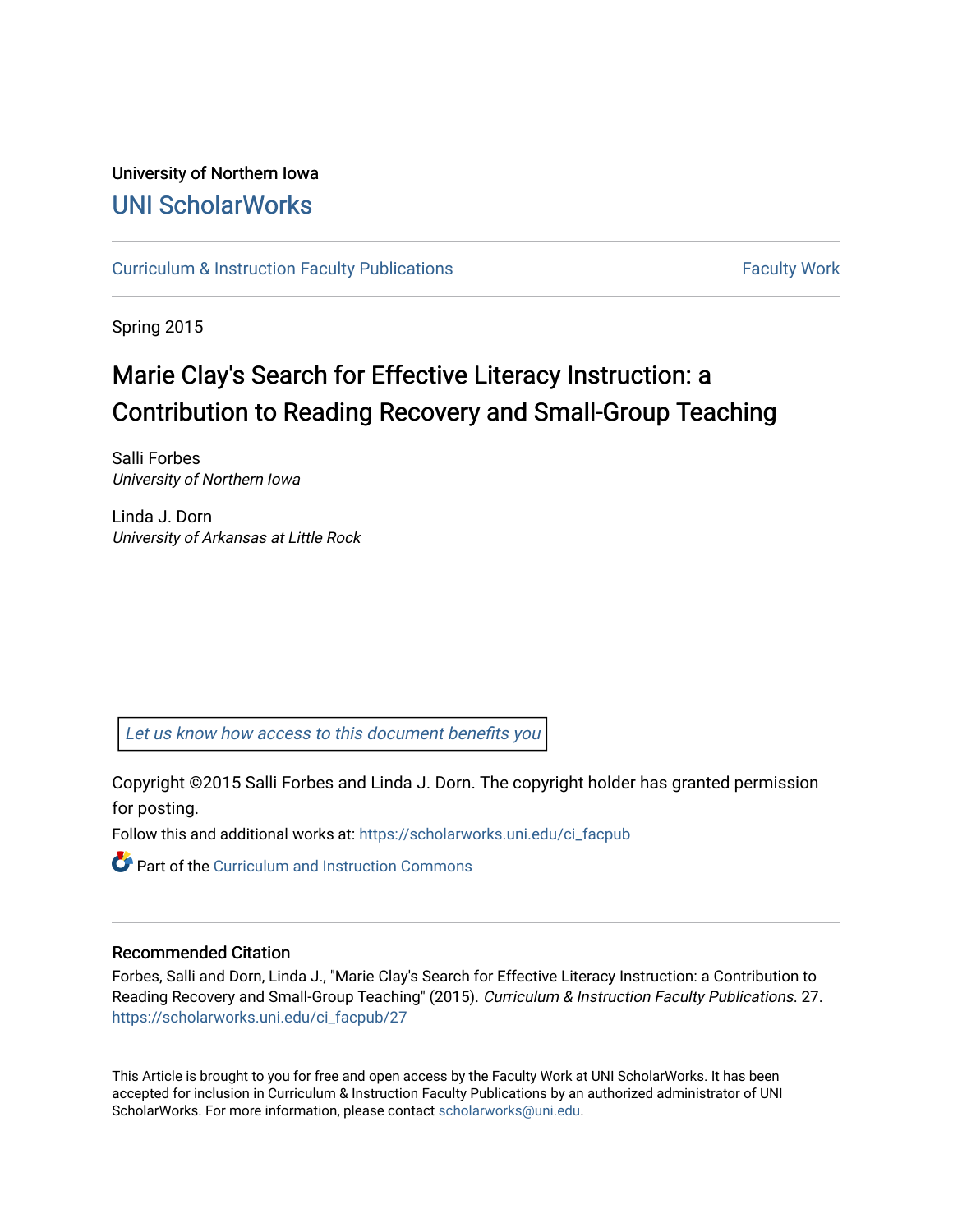### **Celebrating 30 Years**

# Marie Clay's Search for Effective Literacy Instruction: A Contribution to Reading Recovery and Small-Group Teaching

*Salli Forbes, University of Northern Iowa Linda J. Dorn, University of Arkansas at Little Rock*

This year Reading Recovery® celebrates 30 years in the U.S., where more than 50,000 Reading Recovery-trained teachers have served over 2.2 million children in Reading Recovery lessons during this time period. In addition, these Reading Recovery teachers have instructed approximately 8.8 million other children in small group or classroom settings during the same 3 decades. Reading Recovery has a solid research base that is recognized by the USDE What Works Clearinghouse (WWC) as the strongest of all beginning reading programs reviewed (WWC, 2008, 2013). The benefit and effectiveness of Reading Recovery are widely recognized—as demonstrated in reviews by the WWC, the National Center for Response to Intervention, and the National Center for Intensive Intervention—as well as by other researchers in the field of literacy (Allington, 2005; Johnston, 2005a, 2005b).

Several research studies reveal the effectiveness of the instruction Reading Recovery teachers provide, in which the teacher must "design a superbly sequenced series of lessons determined by the child's competencies, and make highly skilled decisions moment by moment during the lesson" (Clay, 2005a, p. 23. See also Pinnell, DeFord, & Lyons, 1988; Pinnell, Deford, Lyons, Bryk, & Seltzer, 1994; Schwartz, 2005). Reading Recovery teachers provide powerful one-to-one instruction for the lowestperforming students at the optimum time in their literacy development and schooling (Schwartz). While the most-effective literacy intervention by far is Reading Recovery, the influence of Marie Clay's discoveries goes beyond the one-to-one Reading Recovery intervention. The theories and processes upon which Reading Recovery is based have wider implications for reading instruction in general, including instruction in small-group settings.

The reality is that most Reading Recovery-trained teachers provide instruction to children in other settings the other part of their teaching day, including small-group reading intervention, special education, ESL, and classroom. They deliver instruction to struggling readers across multiple grade levels and they share specific principles, procedures, and assessments with classroom teachers. The Reading Recovery teachers' expertise, developed through Reading Recovery training and their experience in teaching many children with unique paths to literacy, informs the teaching they do in other settings and their interactions with other teachers. In a research study by Pinnell et al. (1994), Reading Recovery was the most effective of the four intervention

treatments, but small-group instruction taught by trained Reading Recovery teachers was the second most effective. The expertise of the teachers, developed through Reading Recovery training, also contributed to the effectiveness of the teachers' instruction of students in small groups.

#### **Strategic Activity Versus Items of Knowledge**

In order to recognize the influence of Clay's contribution to the instruction of struggling readers, it is important to revisit what is known about the instructional practices for struggling readers prior to implementing Reading Recovery in the U.S.

Richard Allington's (2011) examination of reading interventions over time provides educators with a historical glance at the influence of policy and research on instructional programs for struggling readers. In his study of remedial programs, Allington (2006) identified common beliefs and practices associated with teaching low-performing students. From his early observations, he concluded that remedial practices consisted primarily of students' completing skill lessons in workbook or worksheet activities with the teacher serving as a manager. In this role, the remedial reading teacher offered little or no construc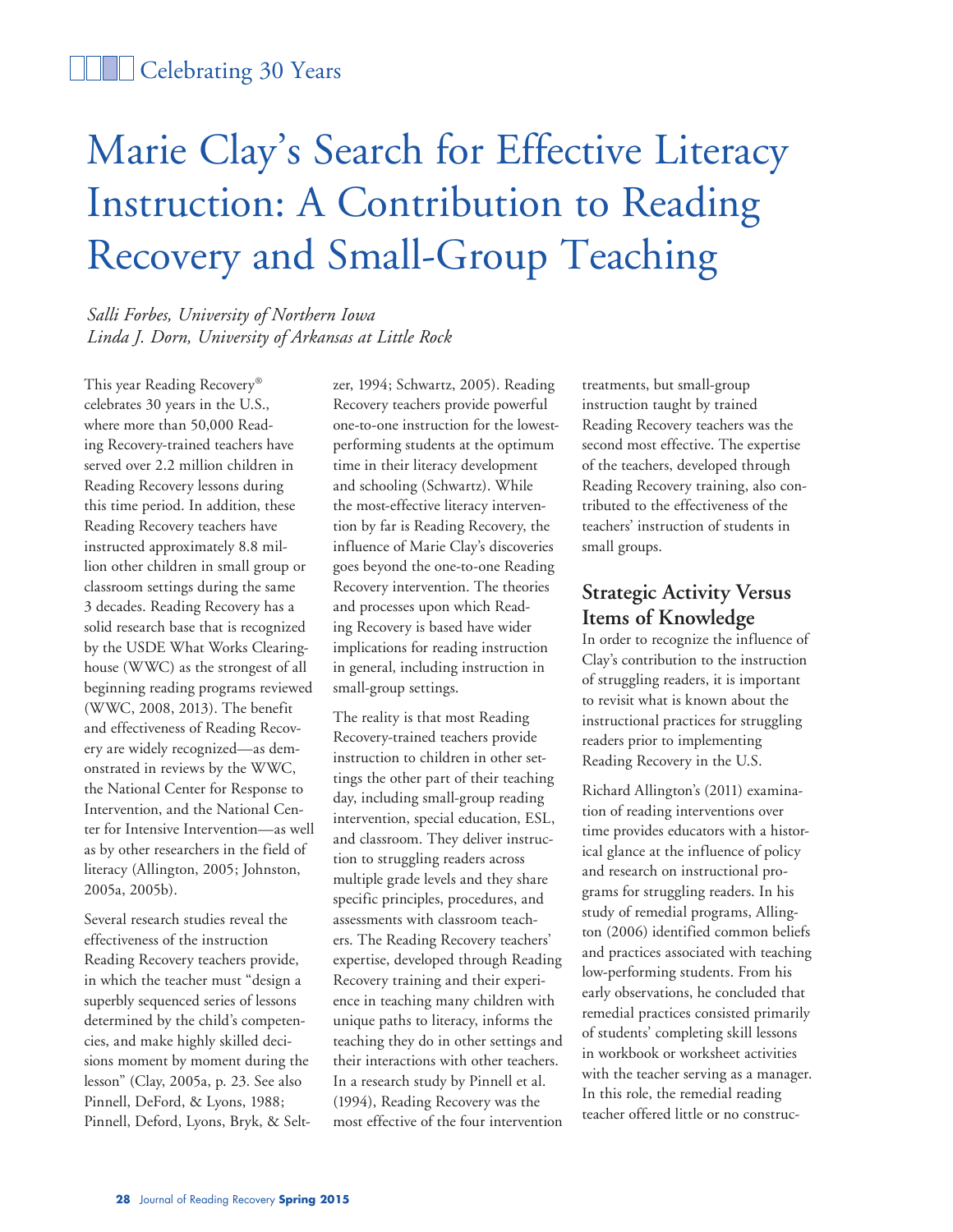tive feedback to promote students' self-correcting behaviors. And to make matters worse, struggling readers were asked to read texts that were too difficult, thus denying them the opportunity to develop reading proficiency through successful practice. Based on this simple theory, remedial instruction focused on curing deficits within the student, in contrast to building on the student's strengths. The notion of observing students' reading behaviors to inform teaching decisions was simply not a part of the instructional landscape.

Beginning with her dissertation study, completed in 1966, Marie Clay's research focused on the observation of children's reading of continuous text. In that study she collected data from 100 students in their first year of formal schooling. These observational data revealed the reading behaviors and patterns of high-, high-middle-, low-middle-, and low-performing students (Clay, 1966, 1991). By observing and recording students' reading of little books (continuous text), she was able to capture patterns in the reading behaviors of both proficient and low-performing students. The patterns of the readers in the high group revealed that they read long stretches of text correctly, making only one error in 37 or more words. "Error was embedded in long stretches of correct reading," (Clay, 1991, p. 297). The high-performing readers also self-corrected errors far more frequently than the lower-performing readers.

As a result of this study and other research she conducted, Clay emphasized the importance of providing all students with the same experiences that the better readers had been given. This included providing

students with the opportunity to read continuous text, which they could read at 90% accuracy or better, and valuing their self-correcting efforts. These recommendations have influenced instructional and assessment practices in both small groups and classrooms, as well as in Reading Recovery. Teachers use running records, which Clay developed as a research data collection tool for her dissertation study, to not only iden-

Prior to the implementation of Reading Recovery, the notion of observing students' reading behaviors to inform teaching decisions was simply not a part of the instructional landscape in the U.S.

tify students' accuracy percentage and instructional text levels, but also their self-correcting ratios. The objective is for students to have a self-correction ratio between 1:2 and 1:5, the range that Clay found that the good readers in her dissertation study exhibited (Clay, 1966, 1991).

Clay introduced the concept of observing closely reading behaviors to determine what sources of information a child may be using or neglecting to self-monitor, problem solve at point of difficulty, and self-correct while reading continuous text. This systematic observation provides the teacher with the opportunity to prompt the reader to use neglected sources of information, which also

encourages the reader to engage in strategic activity. Instructional decisions, based on the observation of a student's reading, allow the teacher to scaffold the student's development of independent self-regulation of strategic activity and development of inner control of the reading process.

There are several key instructional concepts, which Clay included in the development of Reading Recovery, that support the reader's development of effective strategic processing. Those concepts include creating ample opportunity for the student to read and write continuous text; facilitating the reciprocal learning from reading and writing; providing book introductions to orient the reader to the text in order to provide the optimal opportunity for a successful first reading; teaching with precision and an economy of language; and organizing for the development of fast recognition or production of letters, letter clusters, and words that the reader knows. All of these concepts, which are features of Reading Recovery instruction, are also important components of effective small-group instruction.

Only through reading continuous text does the reader have the opportunity to develop early behaviors (one-to-one matching, directionality, and locating known words) and to develop strategic activities (self-monitoring, searching, cross-checking, and integrating sources of information). While reading continuous text, the reader practices problem-solving and decision-making processes using different kinds of information. Through this frequent practice, the reader acquires automaticity in assembling strategic working systems, which leads to more-efficient and flexible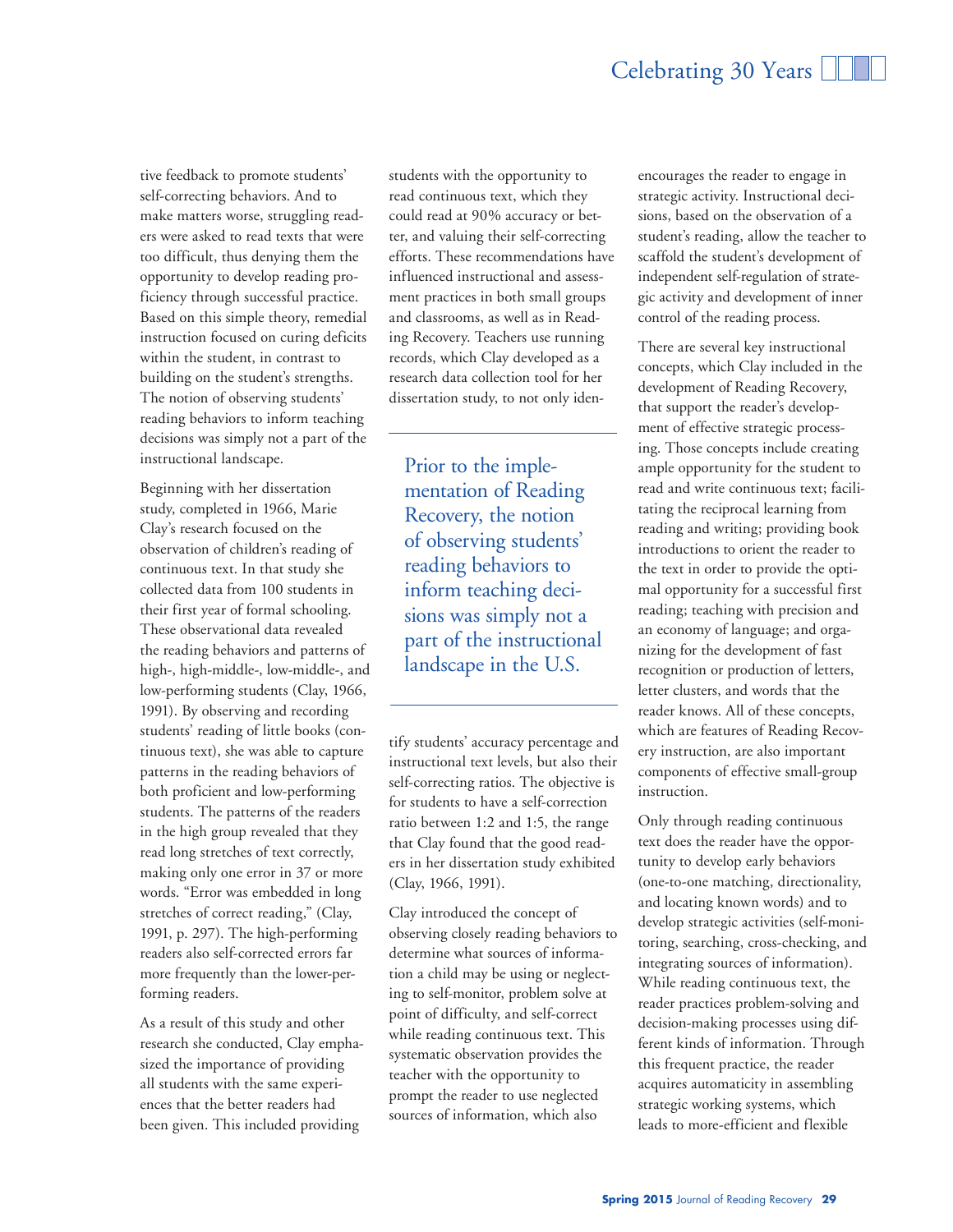## Celebrating 30 Years

processing (Clay, 2001). Effective group instruction embraces ample opportunities for students to read continuous text, including rereading familiar books to develop orchestration of these working systems and applying decision-making strategies for solving problems in new texts. The reader then becomes self-regulating and the learning is self-extending.

Reading Recovery teachers develop their understanding and practice to support each student's active engagement with reading work and development of independence on what the student knows and knows how to do. Reading Recovery teachers continuously work on observing teaching and learning to refine their scaffolding of each student's development of independence. Teachers of reading intervention groups can also teach for students' active learning and development of independence and mastery of what they learn. Interventions, such as those in the Comprehensive Intervention Model (Dorn, Soffos, & Doore, 2015), teach within a cognitive apprenticeship approach that includes explicit teaching and modeling, guided practice, scaffolding, and independent practice.

In Reading Recovery and effective small-group instruction, teachers provide scaffolded instruction which both calls on students to use what they know independently and to develop independence with new learning. Teachers provide opportunities for students to engage in independent work throughout the series of lessons. "In Reading Recovery independent work in reading and writing is passed to the child in the first week of the programme for any part of the child's tasks that he or she already controls," (Clay, 2001, p. 220). The



*The influence of Marie Clay's discoveries goes beyond the one-to-one Reading Recovery intervention. The theories and processes upon which Reading Recovery is based have wider implications for reading instruction in general, including instruction in small-group settings like this one in Texas.*

focus on developing independence is extremely important for all intervention instruction. Developing independence with new learning requires the teacher to both support each student's reading and writing work and to continuously teach in such a way so that there is a release of responsibility for the learning to the student.

Providing introductions to new books orients children so that their first reading is successful and they can extend their problem-solving competencies. The teaching on that new book is purposeful, with the intention of determining the level of contingent support that each child needs to both produce a successful reading and learn strategic activities and skills that can later be transferred to other reading. Taking a running record of the second reading of the new book provides the teacher information about whether the student assumed responsibility for the learning that

was the focus of the teacher's instruction before, during, and after the first reading. While this description of instruction is familiar to Reading Recovery teachers, it is also applicable to effective small-group instruction.

Reading volume is essential to reading success. Struggling readers need to read a lot because it is during the actual reading that they can practice flexible strategies and skills for constructing meaning from the text. The theory of volume reading is evident in the Reading Recovery lesson, where Reading Recovery children read 4–5 books daily with the potential to read over 400 books during a 20-week series of lessons. In the process, reading proficiency develops through strategic activity on texts that increase in complexity and difficulty over time. Clay's theory of text reading has influenced small-group interventions in significant ways, including the need for students to read whole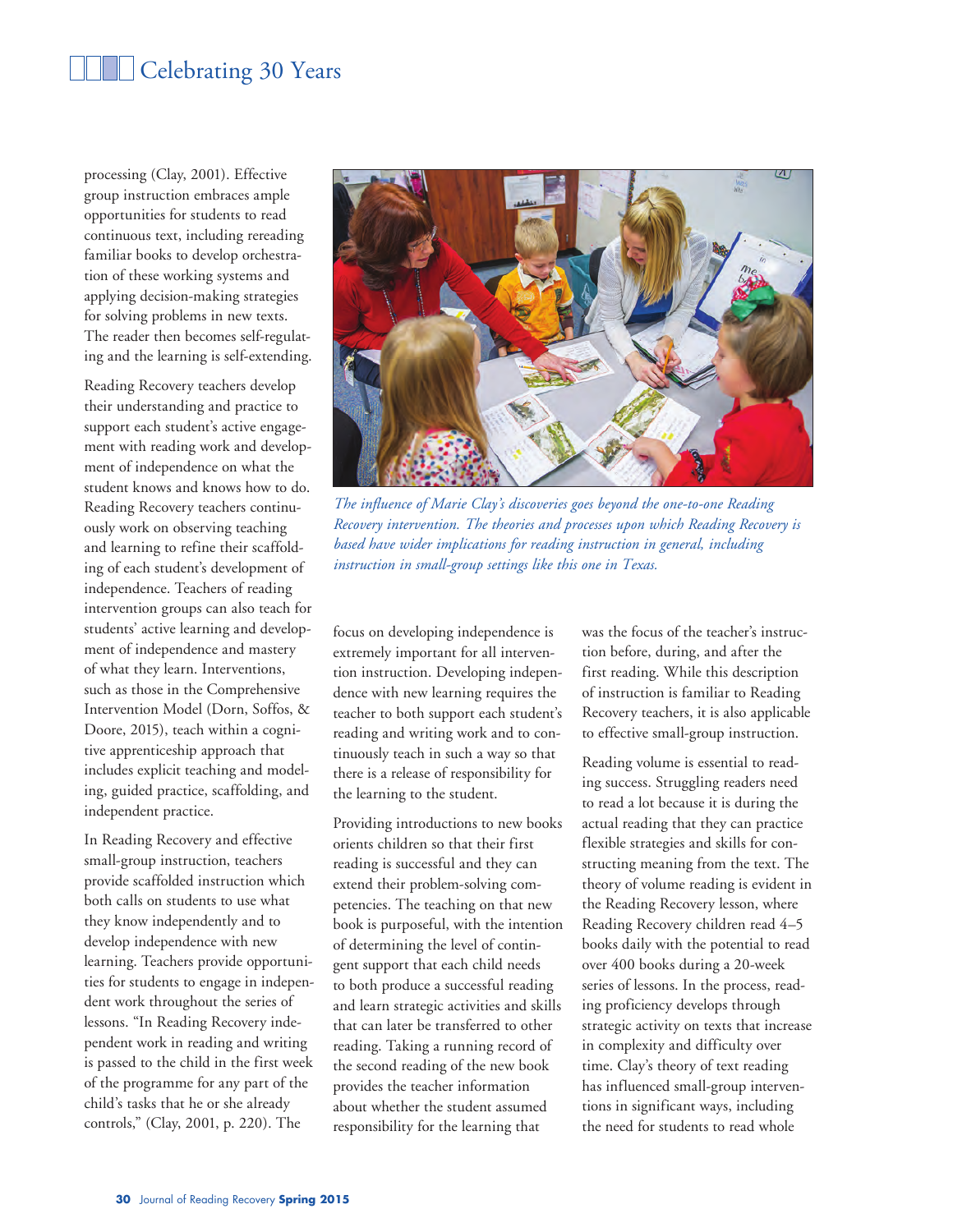books with teacher scaffolding and to practice fluency and independence on easy texts.

Effective literacy instruction includes a writing component to optimize the advantages of the reciprocal learning between reading and writing. Several models of group instruction do include writing. Some of those models recognize the changing reciprocal benefits of writing to reading development as students advance in literacy achievement. In early interventions, such as those which include a version of interactive writing, the writing facilitates the emergent and beginning reader's learning of early behaviors of one-to-one word-print matching, directional movement, leftto-right visual scanning, and sound analysis to problem solve unknown words. As the reader progresses or for those students who receive intervention beyond the early levels, writing provides opportunities for learning and using various language structures, particularly those that are literary or genre specific. Writing also gives the learners opportunities for using and developing knowledge of new vocabulary, expanding and clarifying distinctive features of various genres, and deepening their understanding of the topics or concepts from their reading.

All of these contributions from Marie Clay have shifted instructional practices of many teachers from a remedial model for low-achieving readers—as described by Allington (2011) in which progress was slow—to the intervention model which focuses on accelerated learning and closing the gap between not proficient and proficient readers and writers. Accelerated learning must be

the goal of any literacy instruction for students who are not proficient in reading and writing. To achieve accelerated learning, teachers must reflect daily on their teaching decisions and students' responses to their teaching moves. Teachers must reflect on the level of independence students demonstrate in all of the items and processes they are learning, with a focus on looking for change over time in students' control of what they know and processing they can do. Simply put, teachers must teach for independence and transfer, which means avoiding a strict sequence, while acknowledging the scope of what students need to learn. They must continuously bear in mind the capabilities of proficient readers and writers at that grade and age level, as a goal for the learning of the students they teach in interventions.

#### **Closing Thoughts**

From the beginning, Clay incorporated the observation of teaching and collaborative learning in the design of teacher training in Reading Recovery. The coconstructed understanding, checked against actual observation of teaching and learning, develops the expertise of teachers' understanding and instructional decision making. This same approach to teacher training has been included in effective small-group training models. It is essential for teachers to engage in collaborative learning communities in which they observe teaching and learning, while developing and expanding their understandings and expertise through articulating what they observe.

Over the past 3 decades, thousands of Reading Recovery-trained teachers

have served in reading positions as interventionists, classroom teachers, literacy coaches, and special educators. These individuals have assumed leadership roles in supporting effective literacy instruction in the classroom and designing small-group interventions for struggling readers. Their influence within schools can be observed in instructional decisions such as matching books to readers, using observational data to inform instruction, prompting for strategic activity, teaching for independence, and building on the strengths of the learner.

Teaching and learning are reciprocal processes, and any meaningful change within a school begins with a significant change within the teacher. The teacher's beliefs about low-performing students will affect the methods she uses to assess and instruct her students. Ask most any Reading Recovery teacher, whether former or current, about how Reading Recovery has influenced her instructional practice and you will frequently hear, "I will never view teaching in the same way." We believe that to focus only on Reading Recovery as a one-to-one intervention for low-performing first-grade children is to overlook the systemic nature of its professional development design and the wider implications of teacher knowledge on reading instruction.

#### *References*

- Allington, R. L. (2005). How much evidence is enough evidence? *The Journal of Reading Recovery, 4*(2), 8–11.
- Allington, R. L. (2006). *What really matters for struggling readers: Designing research-based programs* (2nd ed.). Boston: Allyn & Bacon.